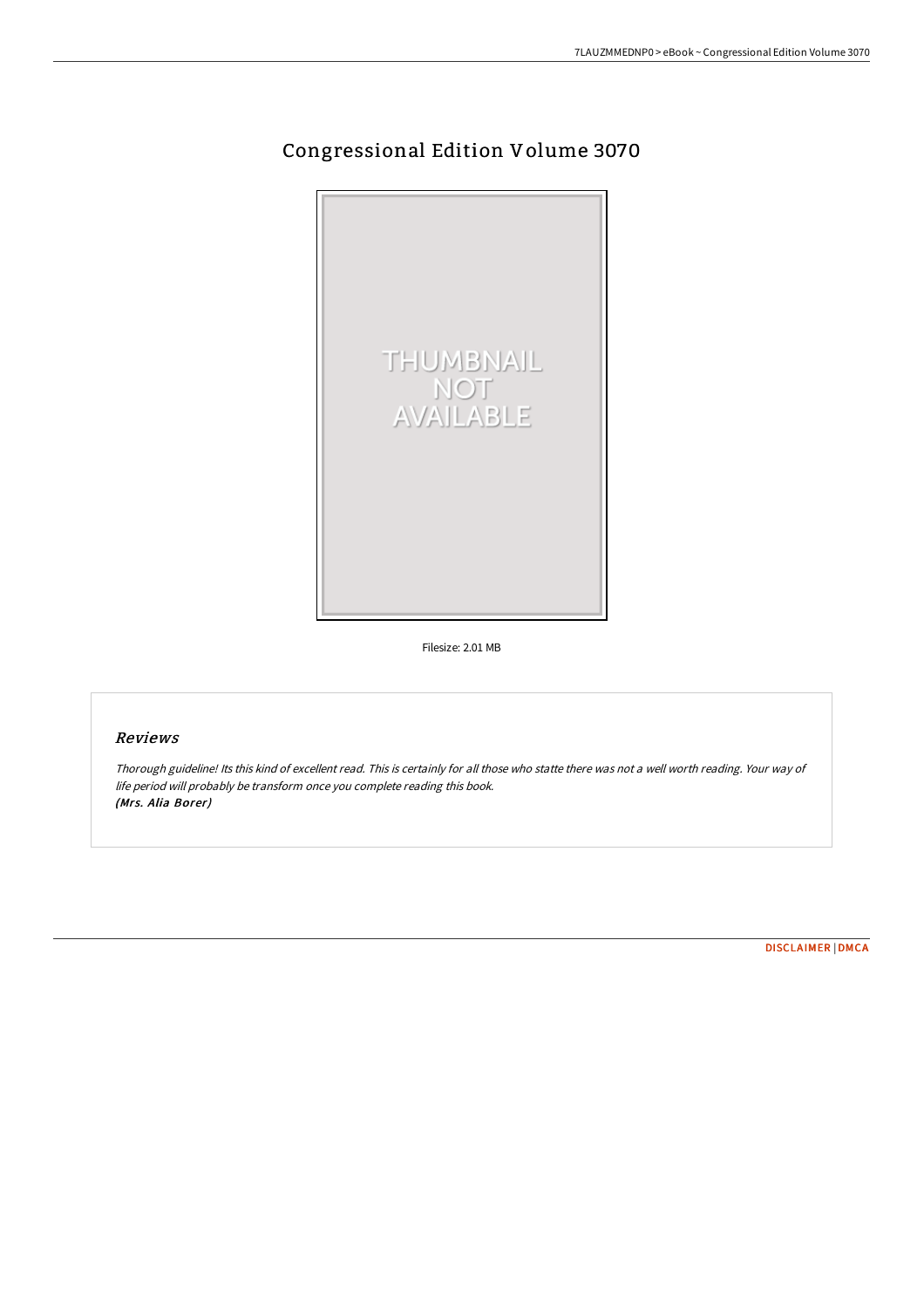## CONGRESSIONAL EDITION VOLUME 3070



**DOWNLOAD PDF** 

RareBooksClub. Paperback. Book Condition: New. This item is printed on demand. Paperback. 190 pages. Original publisher: Washington, D. C. : Congress of the United States, Office of Technology Assessment, 1992. LC Number: RC341 . B54 1992 OCLC Number: (OCoLC)26699298 Subject: Biological psychiatry. Excerpt: . . . 8 The Biology of Mental Disorders Figure 1-4 - PET Scan of an Individual the limbic system ( figure 1-4 ). The limbic system With Schizophrenia seems to be involved in the positive symptoms and the frontal cortex in the negative symptoms of schizophrenia. The precise interaction between these as well as the possible specific brain regions, involvement of other areas of the brain, still need to be clarified. In addition to pinpointing the regions and chemi-cals in the brain that underlie the symptoms of schizophrenia, researchers have put forward several hypotheses concerning the cause or causes of this disorder. Information about the course of schizo-phrenia, its epidemiology, and specific biological measures suggests that a virus or immune system problem is a possible culprit. Another hypothesis asserts that injury to the brain early in life is the critical factor. Support for this viewpoint stems from Brain activity in an individual who does not have schizophrenia various observations, including the higher rate of (right) and a person who does (left). The frontal cortex shows more activity in schizophrenia (white areas), birth complications among individuals with schizo-SOURCE: W. Carpenter, Maryland Psychiatric Research Center and H. phrenia and subtle deviations in neurological and Associates, Inc. psychological functions that sometimes precede the full expression of schizophrenia. Evaluation of the agitated movement, diminished energy, intense feel-prevalence and pattern of schizophrenia among iminished ability ings of guilt or worthlessness, a d related individuals shows that genetic factors con-to concentrate, and recurrent thoughts of death...

⊕ Read [Congressional](http://digilib.live/congressional-edition-volume-3070.html) Edition Volume 3070 Online  $\mathbf{m}$ Download PDF [Congressional](http://digilib.live/congressional-edition-volume-3070.html) Edition Volume 3070